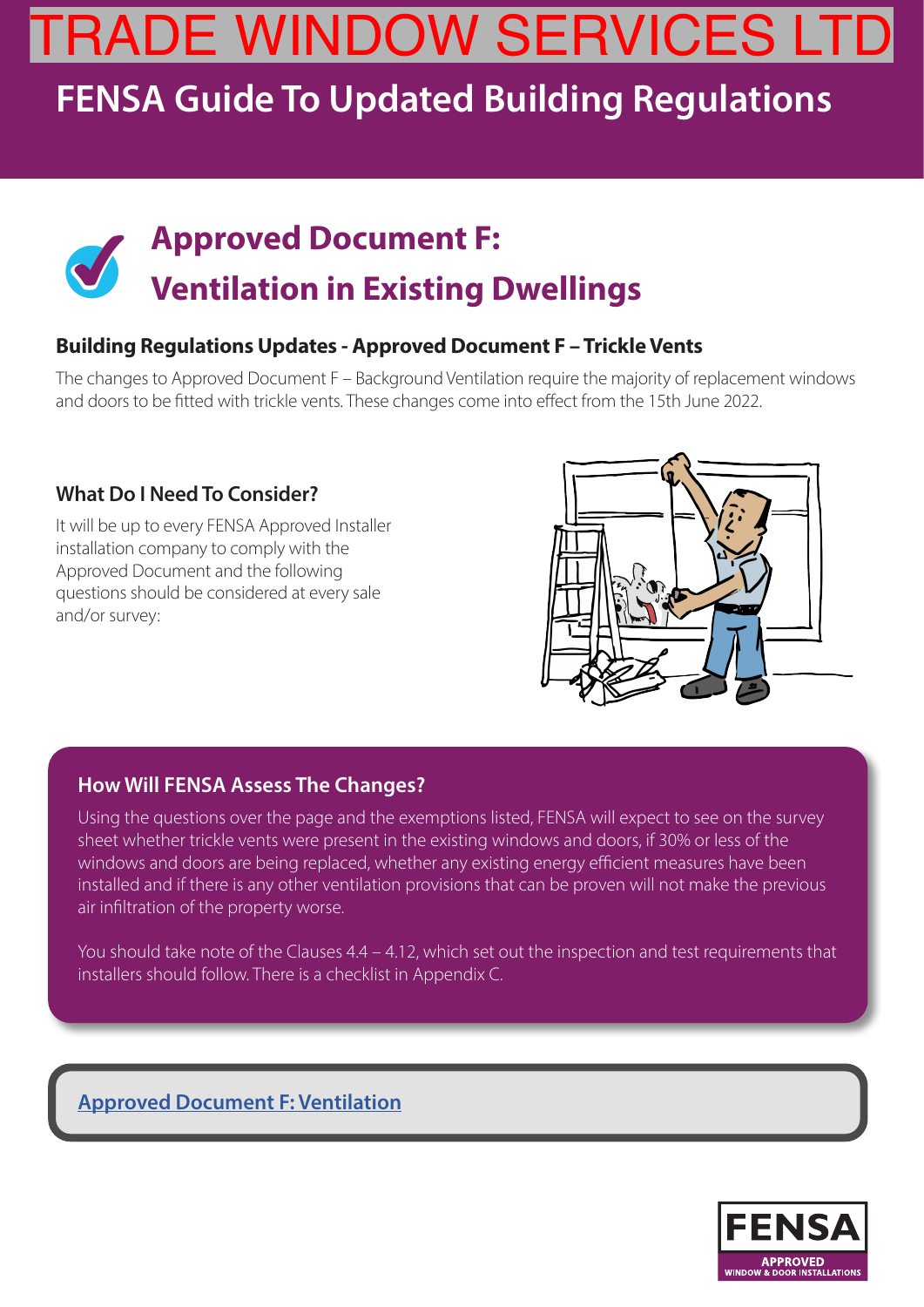

### **Trickle Vents Installation Requirements Guide**

Record these provisions and save to the work file, they will be required to be assessed at time of inspection of this property.

Install the vents as per the table below



## TRADE WINDOW SERVICES LTD